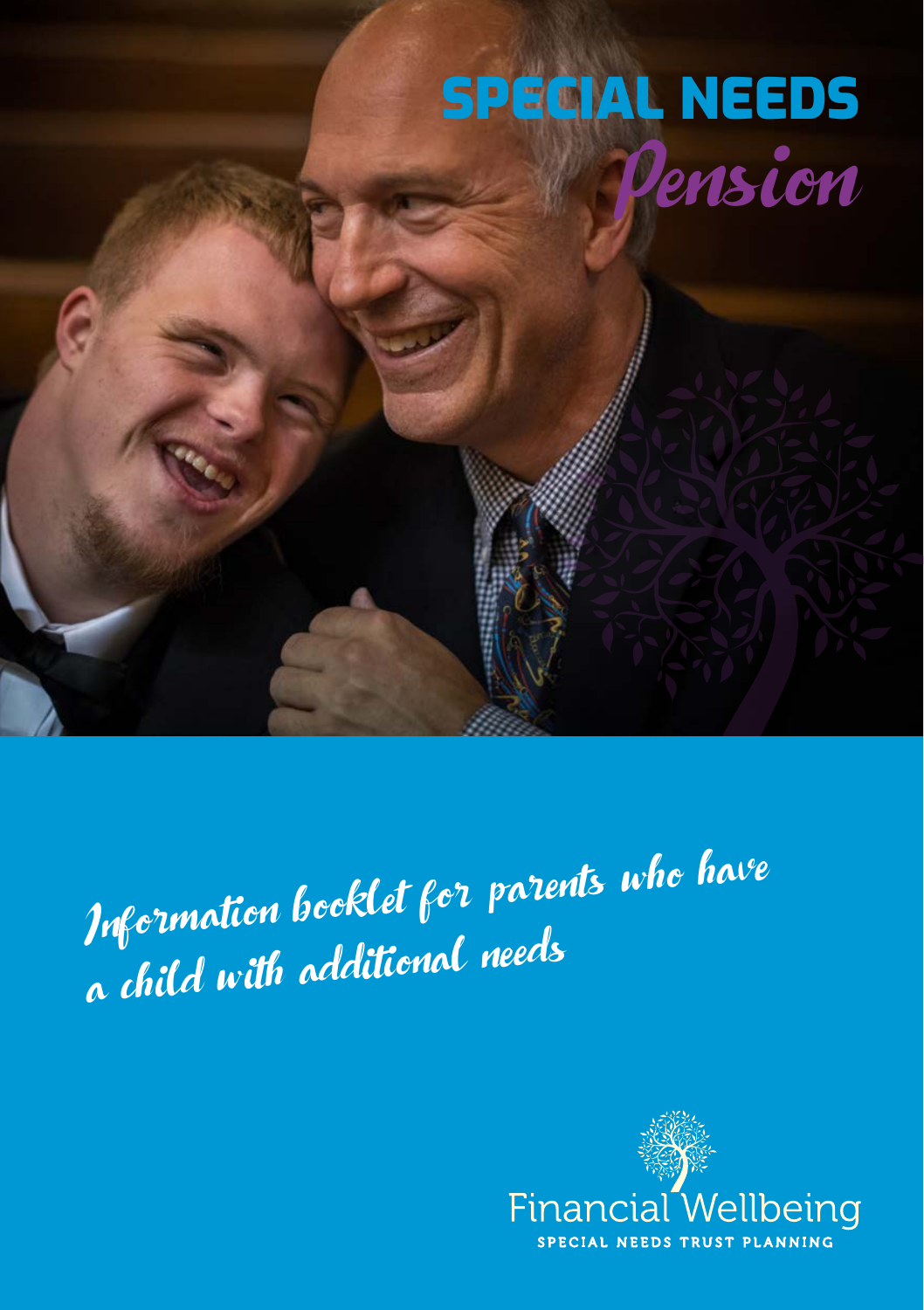### **INTRODUCTION**

For many parents, getting through their day-to-day challenges is more than enough. Planning for their retirement seems less important and a long way off, so they tend to put it to the back of their minds. However, you've probably not given it a thought but it is worth noting that you are in a unique situation when it comes to retirement.

For the majority of my families I help, I notice that there is generally only one parent contributing to a pension, but it is highly likely that there could be three people living off the pension *(parent, spouse and adult child with additional needs)*.

I feel that parents don't realise what is coming down the road at retirement time.

This is why I decided to write about pensions, as I feel parents need to become better informed to deal with this key area of their financial future. Otherwise, parents only have the guidance of Banks, Insurance Companies and Financial Advisors who don't really care if you have a child with additional needs or not. I am generalising but I find it true, all these people seem to care about is making the most they can get away with in charges, fees and confusing products.

# **REASONS FOR A PENSION**

Here are my top 4 reasons why I think you should start or contribute more to your pension:

- 1. You may need an income for up to 30 years or more after you retire. Parents are living longer, which means you may be retired for up to a third of your life. That's why it's so important to have a pension that ensures that the money you earn during your working life lasts your whole life.
- 2. Your income could drop by almost 70% in retirement. When you retire, you would probably like to have the same standard of living. However, unless you put a pension plan in place, you will only have the State Pension to live on.
- 3. Qualifying for the State Pension can be difficult, in particular for Carers, and the age you can get access to it keeps getting pushed out. It used to be parents would get access at age 65 but this seems to be a moving goal post and best-case scenarios seems to suggest younger parents will be at least 68 or older before they will qualify for future State Pensions.
- 4. A pension provides you with the opportunity to take control of your financial future and can give you options when you are older. The better financially you are in retirement, the more assets you can leave to your family and most importantly the more assets that can be passed into a Trust for your child.

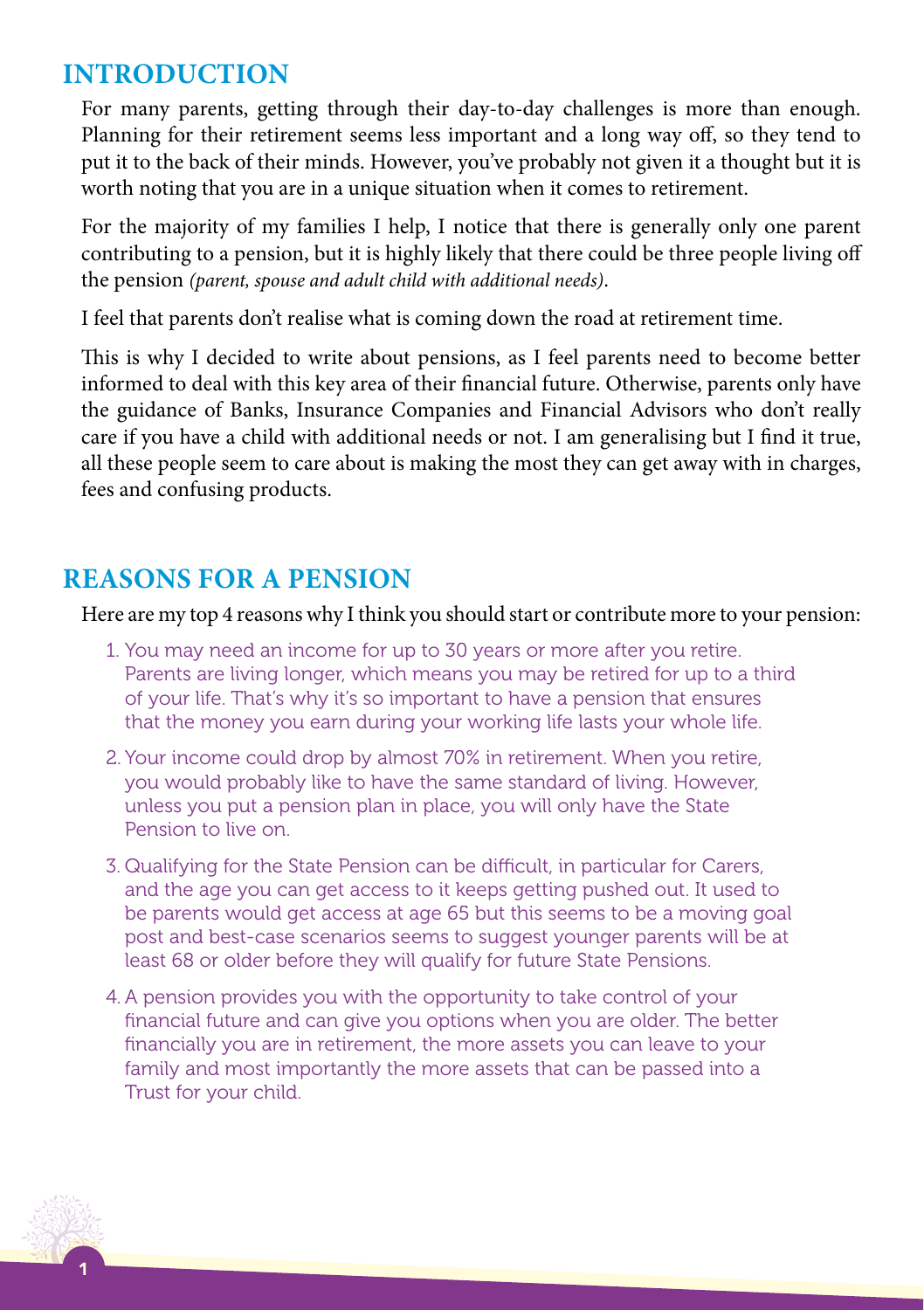# **WHAT IS A PENSION?**

A Pension is a long-term savings plan set up by you to save for your retirement. It is a tax efficient savings plan that has been designed to help parents build up a fund for their retirement in a flexible manner.

On retirement, the fund can be used in a number of different ways to meet your financial needs at that stage in your life. A pension is very flexible with a variety of options to suit you.

#### **You can:**

- increase or reduce your contribution amounts
- pay contributions monthly, quarterly, half yearly or yearly
- stop contributions and restart at a later date
- make lump sum payments into your pension at any time
- change the fund(s) that your contributions are invested in.



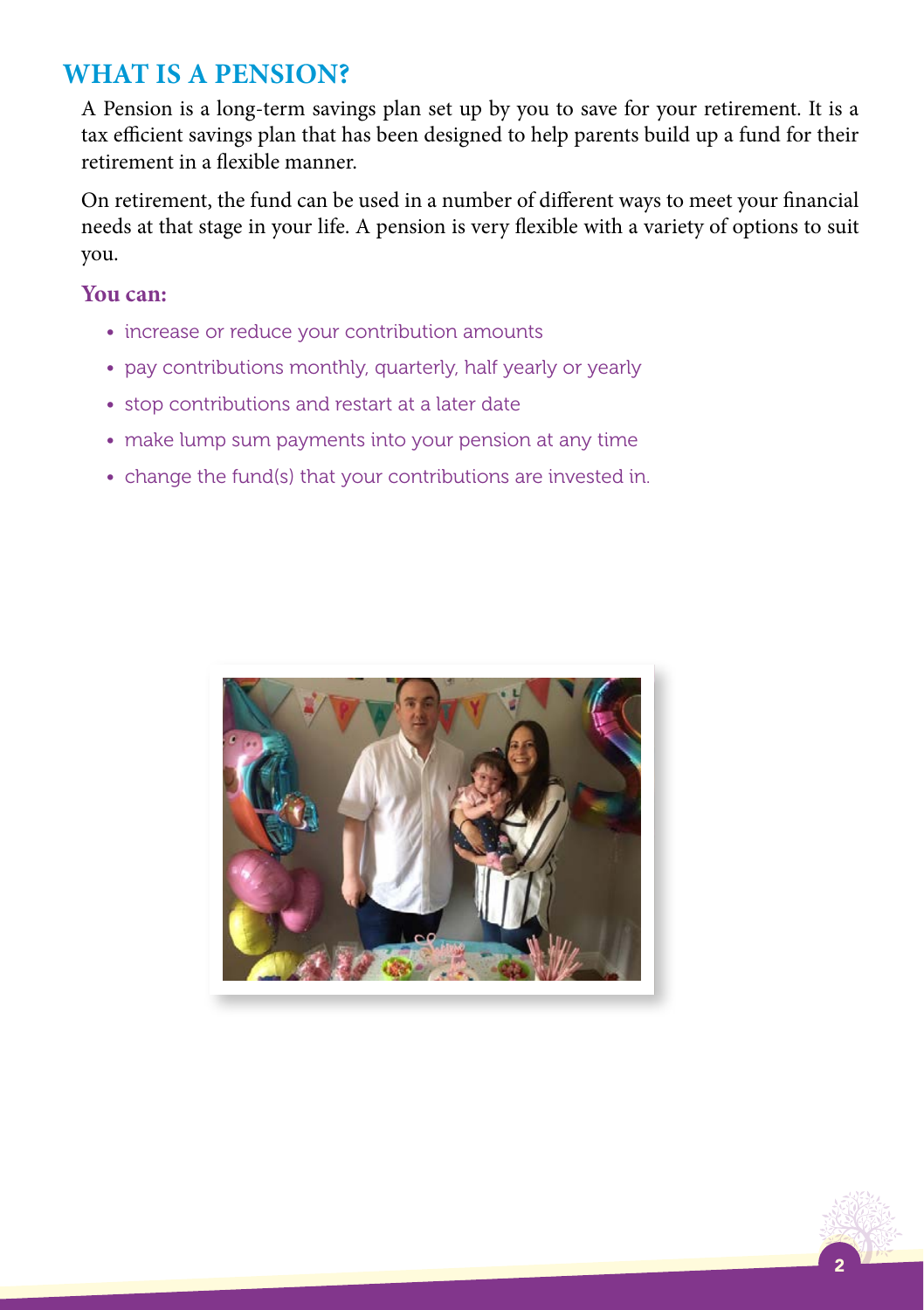## **STATE PENSION**

Before you ever investigate pensions, you need to understand the State Pensions first which should ensure you a basic level of income in retirement. You should not rely on the State Pension alone otherwise you will need to substantially cut back on your lifestyle in retirement if this is all you have to live off.

There are two State Pensions available to parents, the main one is called the State Pension Contribution and is paid to people from the age of 66 who have built up enough PRSI contributions or as we like to say in Cork "Me stamps boy!" The full payment is around €248 per week with extra amounts for dependants, i.e. qualified adult dependant and/or dependent children.

Because the State Pension Contribution is not means tested but based on having sufficient PRSI contribution, this can be an issue for Carers who had to stay out of the workplace for long periods of their career.

However, under the Homemaker's Scheme, parents can bridge this gap by claiming credits as a Carer for a child who has additional needs. Years spent out of the workforce looking after your child, are credited. Credits are awarded at the same rate as your last paid PRSI contribution and parents can get up to 20-years credit. In my experience this can work well if Carers return to part-time or full-time work when their children grow up.

If this is not possible then the Carers who are unable to return to work will probably not have sufficient PRSI contribution to gain access to the State Pension Contribution. The only option is to apply for the means-tested State Pension through your spouse or apply yourself for the State Pension Non-Contributory. If your means are under the set criteria then you may qualify for the full payment of around  $\epsilon$ 237 per week with extra payments for dependants.



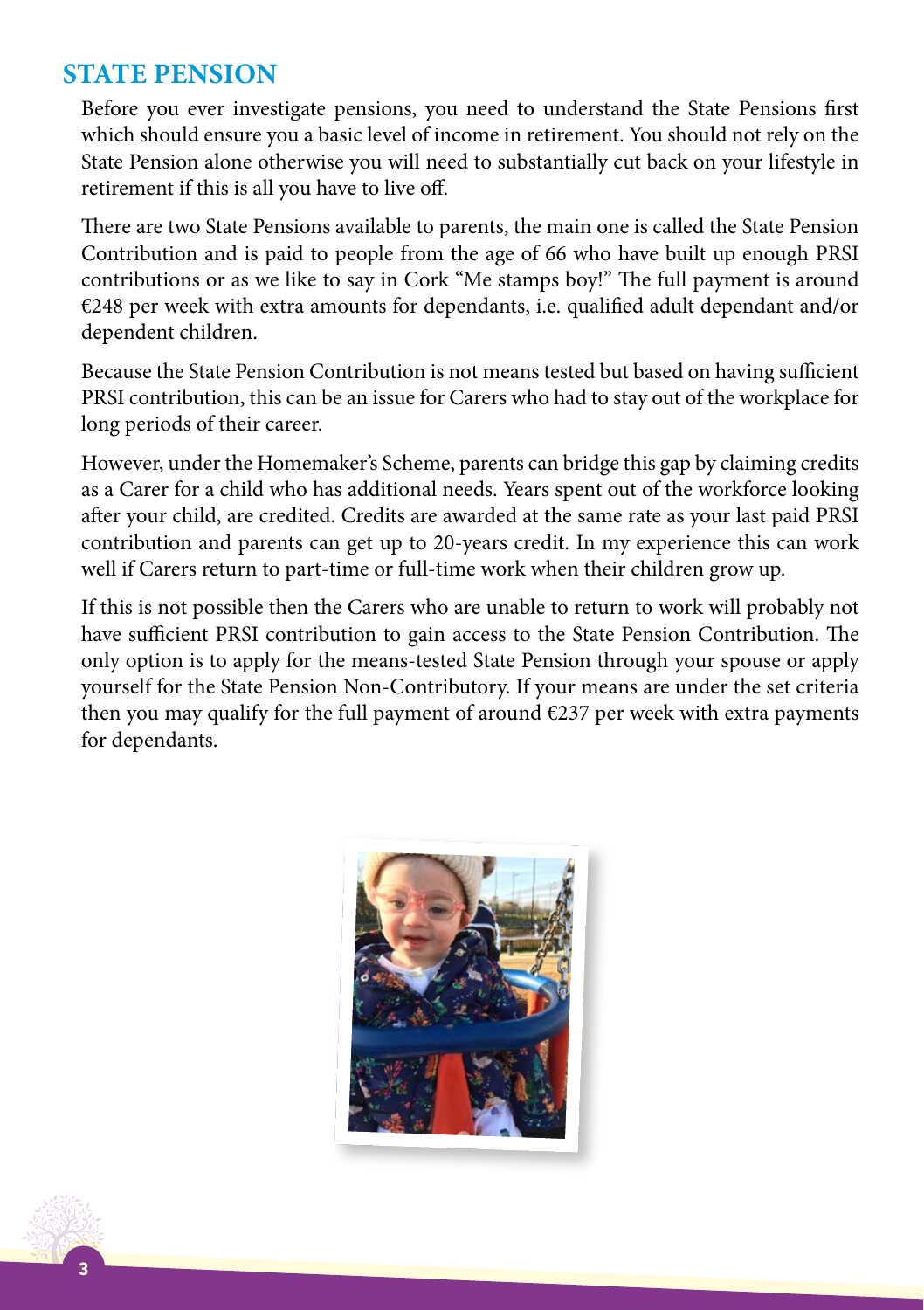# **TWO TYPES OF PENSIONS**

#### **1. Define Benefit Pensions**

Are provided by the employer and have the lowest risk, as you are not reliant on stock market performance. Typically, these types of pensions are provided to public servants' employees and promise to pay a lump sum on retirement and a regular pension, depending on how many years' service an employee has.

If parents have a shortfall in service, they may have the option to buy back years or pay Additional Voluntarily Contribution *(AVC)* to boost their final pension. Define Benefit Pensions also tend to have the added benefit of paying out for your spouse and child with additional needs when you pass away. Spouses may get up to half and children with additional needs can receive up to one-sixth of their parents' pension until they pass away.

#### **2. Define Contribution Pensions**

Are heavily reliant on stock market performance and how much you put into your pension over the years. Some employers may contribute to your Define Contribution Pension. This is a tax deduction for the employer and basically free money for you. There might be clauses such as you have to contribute a certain percentage of your salary and your employer will match your contribution. This allows you to build up a large pension pot because of the added employer's contribution and if you leave the company, you can take your full pension including your employer's contribution once you have over 2-years of contributions.

If your employer provides a pension then start there.

Other employees or self-employed parents are totally reliant on their own contribution and these type of pensions in general provide a much smaller pension when compared with Define Benefit Pensions or Employer Define Contribution Pensions. Parents who fall into this category have a lot more information to gather and need more regular reviews of their pension situation.



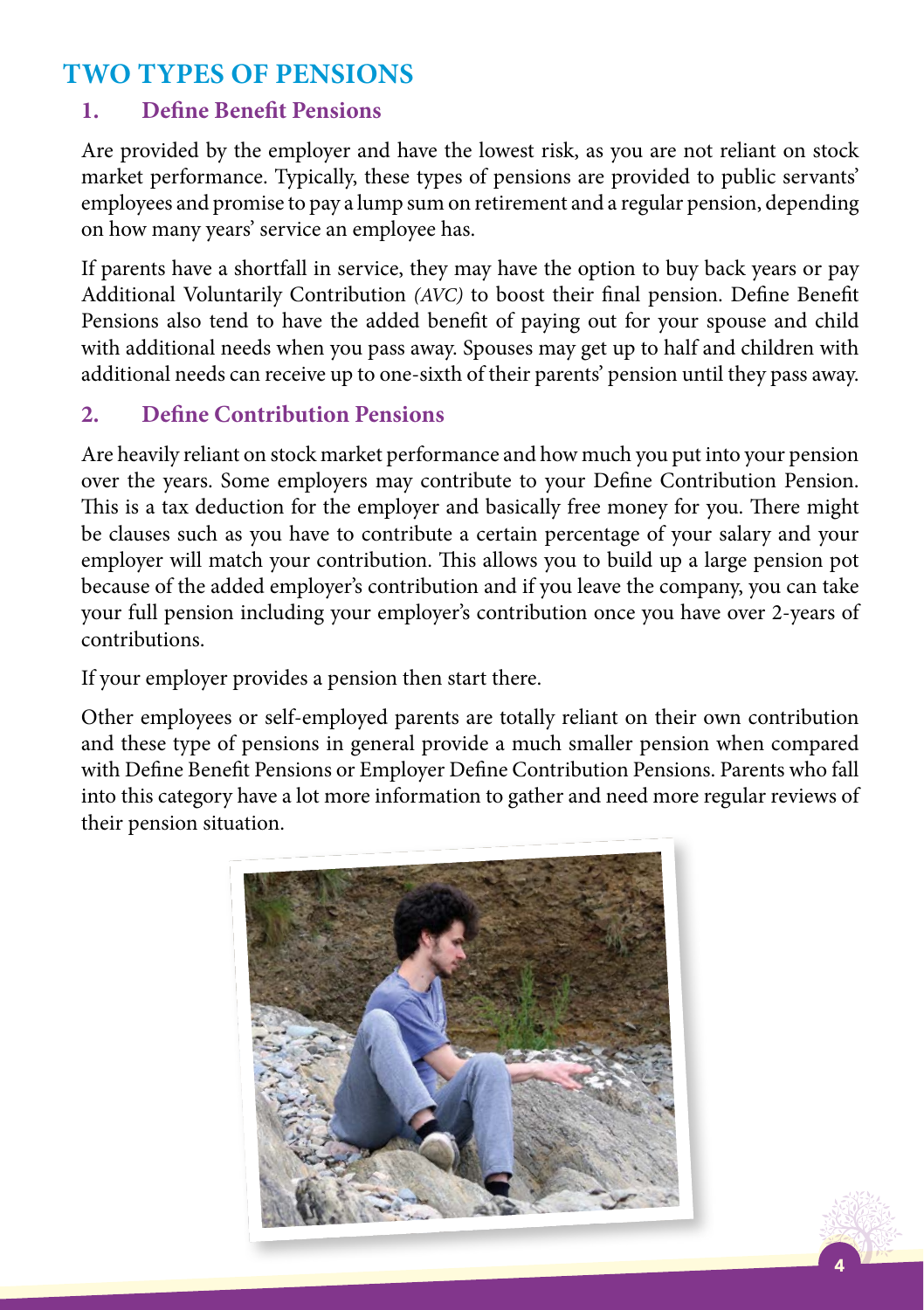# **WHEN TO START A PENSION?**

The industry will always put out slogans such as "it is never too early to start a pension." They will also show you tables and examples of the great benefits in starting a pension when you are really young.

As a parent of a child/children with additional needs knows, life doesn't follow a simple straight line. You might have high costs in sending your child to therapies or you have other financial pressures that need prioritising and starting contributing to a pension might need to be put on the back burner for a few more years.

This is life, so please don't beat yourself up about it. However, when the opportunity arises and you have more disposable income, then you have to focus on building up your pension.

### **UPSIDES OF A PENSION**

The Government has put a range of incentives in place, giving you even more reasons to save into a pension.

#### **Income Tax Relief**



This is the number one reason why I encourage all parents

to have a pension. If you pay tax then you should have a pension, as this will lower the amount of tax and transfer it into your pension fund.

If you are a higher rate taxpayer, for every  $E1$  you save, you can benefit from up to 40% in tax relief. So, if you make an overall monthly contribution of  $\epsilon$ 100, this means it will actually only cost you  $\epsilon$ 60 after tax relief.

If you are a standard rate taxpayer, for every  $E1$  you save, you can benefit from up to 20% in tax relief. Again, if you make an overall monthly contribution of  $\epsilon$ 100, this means it will only cost you €80 after tax relief.

The Government has set certain limits on the percentage of earnings on which you can benefit from tax relief. The limits depend on your age and marginal rate of income. These limits only really apply to parents who are trying to maximise their yearly contribution and there is also a ceiling on the fund you can accumulate. For the majority of parents this is not an issue.

It is important to note that tax relief is not automatically granted. You must apply for it, and satisfy Revenue requirements. If you pay little to no tax because credits such as Incapacity Child Tax Credit minimises your tax liability, then the main reason for taking out a pension might not apply to you.

Get more advice because it might not make financial sense to pay into a pension right now if you don't pay tax.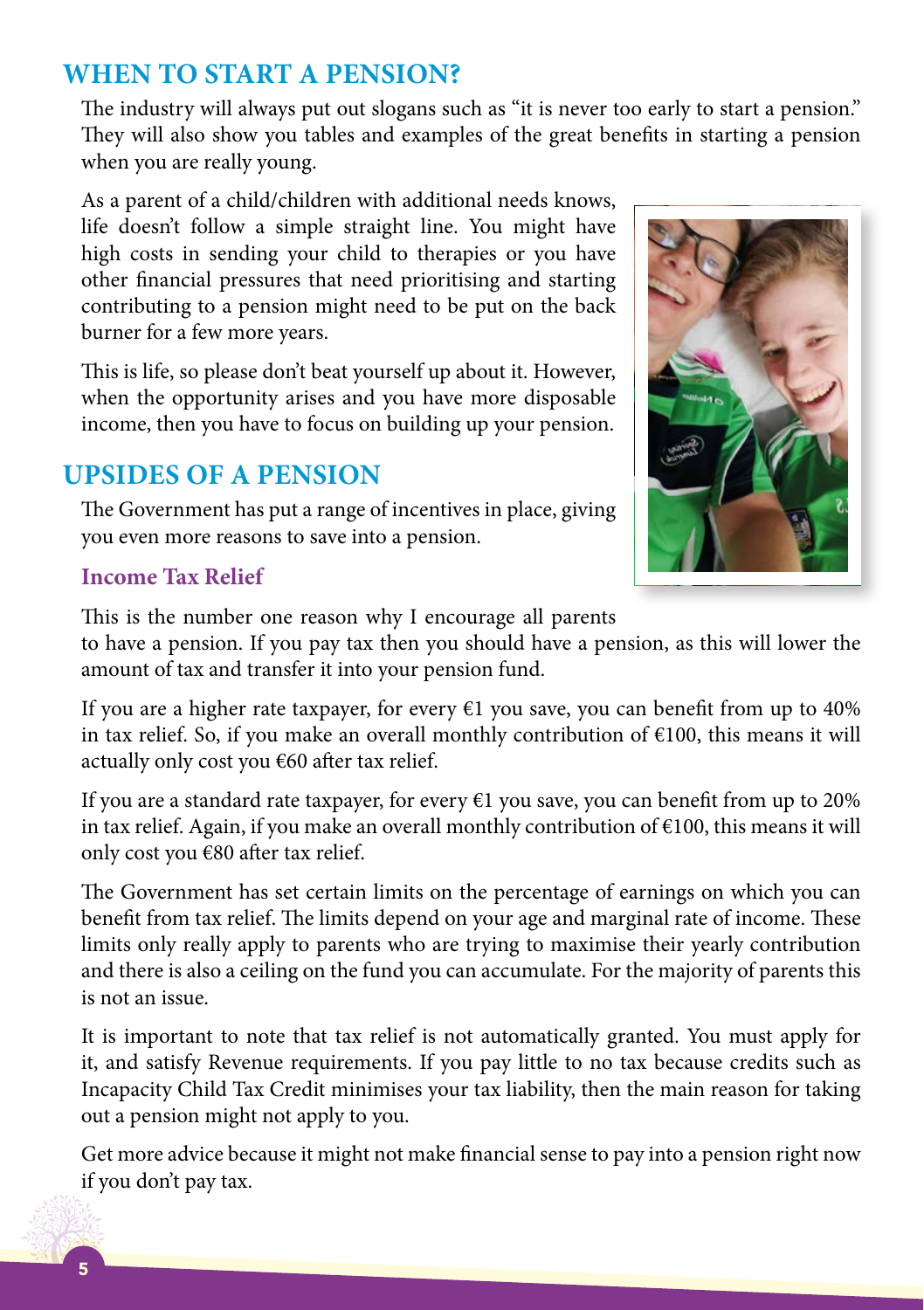#### **Tax-Free Growth**

Unlike other savings plans, your pension fund is allowed to grow without being subject to tax. You have to pay Deposit Interest Retention Tax of up to 41% on any interest earned on saving products and exit tax on any gains made on investments *(except State Saving products – again why I am such a fan of these saving products for parents)*. You pay 0% tax on any growth within your retirement fund. This means that you can benefit from any growth and income that your fund may earn until you draw down your retirement benefits.

#### **Tax-Free Cash**

On reaching retirement, you may be able to take up to 25% of your retirement fund as a tax-free lump sum, subject to a limit of €200,000. Even where the retirement lump sum is greater than  $\epsilon$ 200,000, the next €300,000 is only taxed at the standard rate of income tax. Therefore, the retirement lump sum is an attractive option at retirement.



#### **Maintain Your Entitlements**

When saving through a pension, the money you accumulate in your pension fund does not count against you when applying for the majority of means-tested entitlements. If anything, it can help your access, as the money going into a pension can be deducted off your means-tested calculation for certain entitlements. Because you only gain access to the pension when you draw it down at retirement, the Department give you a break and ignores the fund as you are building it up.

#### **DOWNSIDES TO A PENSION**

The main downside of a pension is that parents are disappointed with the level of pension they get in retirement. They expect that their pension will give them a larger boost to their state pension. Unless parents have put away a substantial amount of money into their pension, then parents need to reduce their expectations.

There is also a risk that your pension fund could perform poorly and you may get back less than you put in. Thankfully this is rare enough when parents are getting good financial advice and monitoring their pension as they get closer to retirement.

When you take out a pension you will see lots of warning signs on the documentation. There is a reason for these warnings as pensions are not guaranteed, and fluctuate throughout the time you have a pension. You may read signs such as:

**Warning:** The value of your investment may go down as well as up.

**Warning:** This product may be affected by changes in currency exchange rates.

**Warning:** If you invest in this product you may lose some or all of the money you invest.

**Warning:** If you invest in this product you will not have access to your money until you retire.

6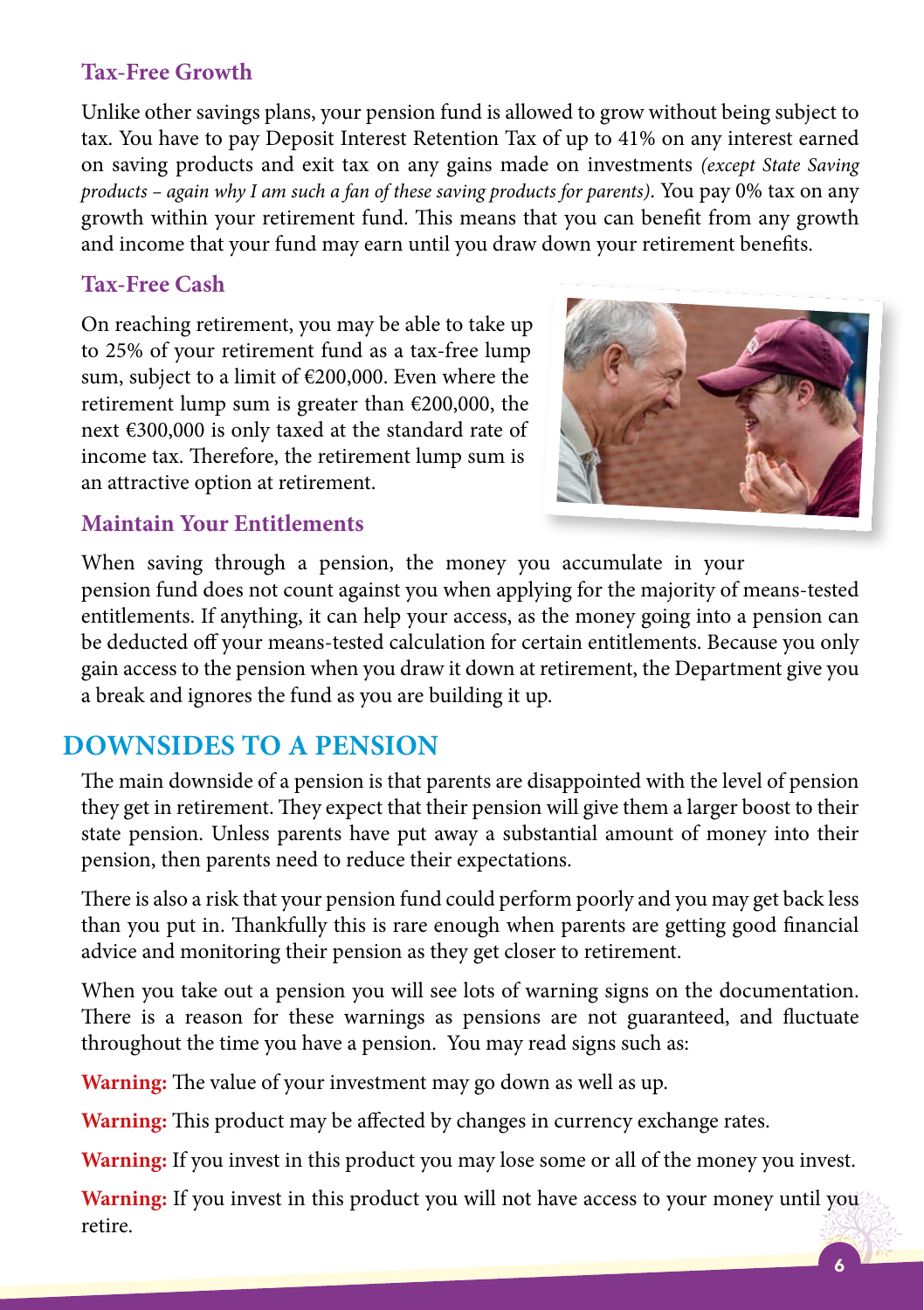# **HOW TO CHOOSE A FUND**

There are thousands of funds to choose from as the industry tries to appeal to all customers preferences. The funds range from very low risk to very high risk funds designed to suit different types of investors. Typically but not always true, the higher risk funds will have a more volatile route. Advisors like to show parents graphs on how a fund has performed over the last 5/10 years but past performance is not a guarantee to future fund performance.

The reality is nobody actually knows which funds to choose as it is all a bit of a guessing game.

My advice is to stay with the main insurance companies which are: New Ireland, Zurich, Aviva and Irish Life and try stay with the mainstream products. The more complicated a pension fund is, the harder it will be to analyse, the more hidden charges can apply and the higher the chance that it could perform poorly over time.



#### **RISK PROFILE**

Before taking out a pension, your Financial

Advisor will carry out a risk profile on you. This is a standard document with lots of questions for you to answer. The purpose of this risk profile is to assess your attitude to risk and narrow down your fund selection. The risk profiling is not a perfect system but will help you match your attitude to risk with funds in a similar profile.

After you have completed the survey, your Advisor will show you the options they believe will best suit you. Most funds are managed by a team of professional investment managers who try to outperform the markets. Your Advisor will give you more specific information when you are going through the application process of how your fund is made up with different stocks.

But always remember that the risk is on you, and so if you don't feel comfortable then I encourage parents to seek a second Advisor, to see if you feel more comfortable with their advice.

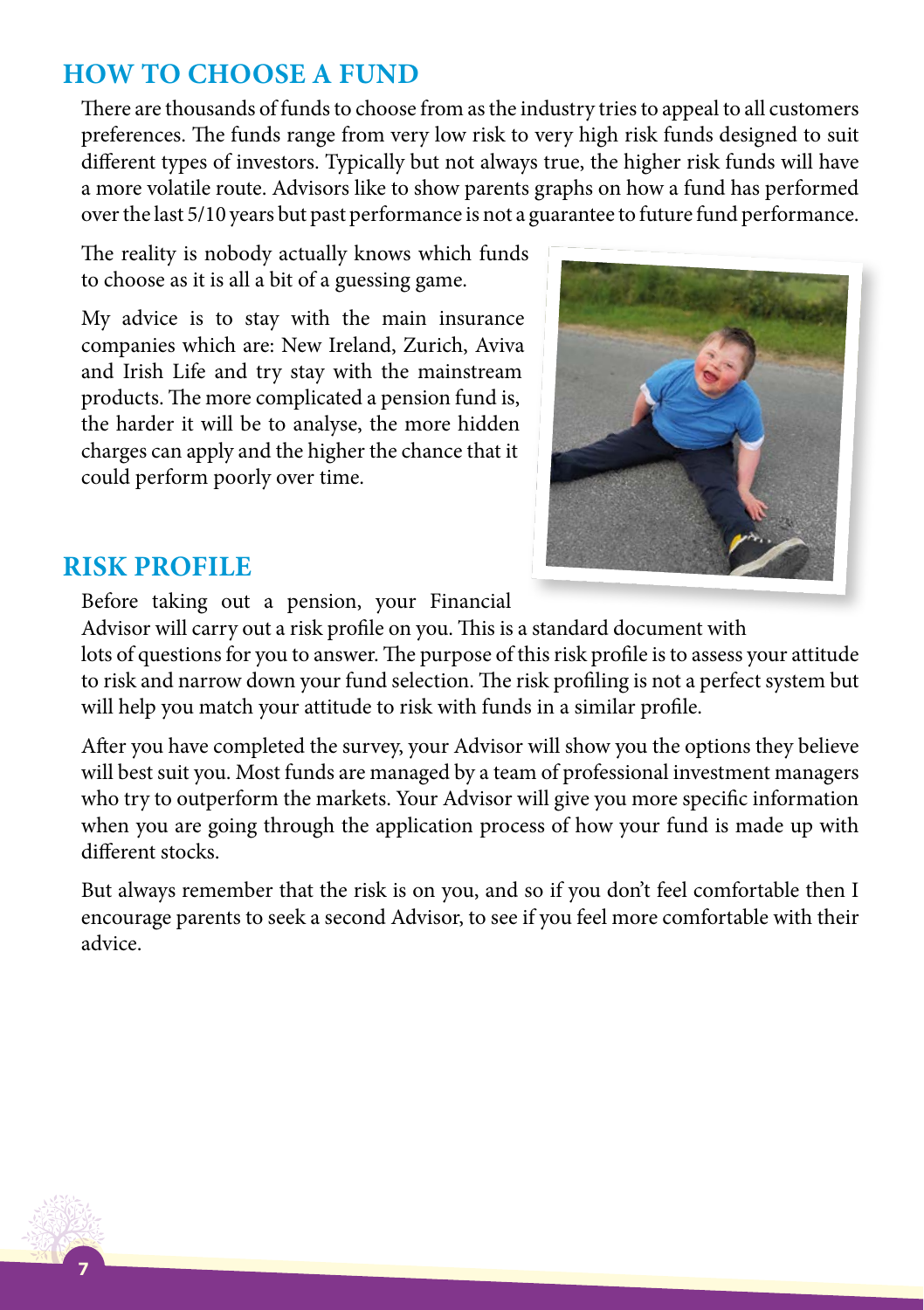#### **PENSION CHARGES**

What is often hidden in pensions is the cost to having a pension. Your Advisor, Insurance Companies and Investment Managers all want to be paid for their time and expertise. None of us have an issue in this but the impact of these charges can have a dramatic impact on the size of your final pension fund.

The amount of commission your Advisor charges for arranging your pension will reflect the type of charges you will have on your pension. In plain English the more your Advisor earns in commission the higher the charges on your pension. This might be seen in your pension statement as commission, annual management charges, fund base charges, monthly fees, etc.

Always ask your Advisor to break down all the charges and feel free to call us to check if the pension charges are fair or excessive.

#### **CLOSE TO RETIREMENT**

Each year you will get a statement from the Insurance Company on how your pension performed. This is an ideal time to have an annual review on your pension to see if you are on track to building up a large enough retirement fund that can support your families' needs. I recommend more regular reviews and longer meetings when you are five years out from taking your pension.

Extra monitoring of your pension the closer you get to retirement makes good financial sense

Around five years before retirement is also the timeline where I would encourage parents to transition from high-risk funds into low-risk funds. This is to ensure if the markets happens to perform poorly then it will have little to no impact on your pension fund, as your portfolio should be made up of bonds and cash funds. This allows parents to maximise the growth in their pension at the early years and minimise the potential losses just before you take your retirement.

Another consideration for parents is reducing your hours in work as you come closer to retirement and utilising Carer's Benefit to subsidise your income. Remember, Carer's Benefit is not means tested but mainly based on your PRSI and reducing your working hours to 18.5 per week or less. You can potentially take Carer's Benefit for up to 104-weeks before you reach retirement age and receive around  $\epsilon$ 220 per week. Again always feel free to contact us to discuss gaining access to Carer's Benefit.

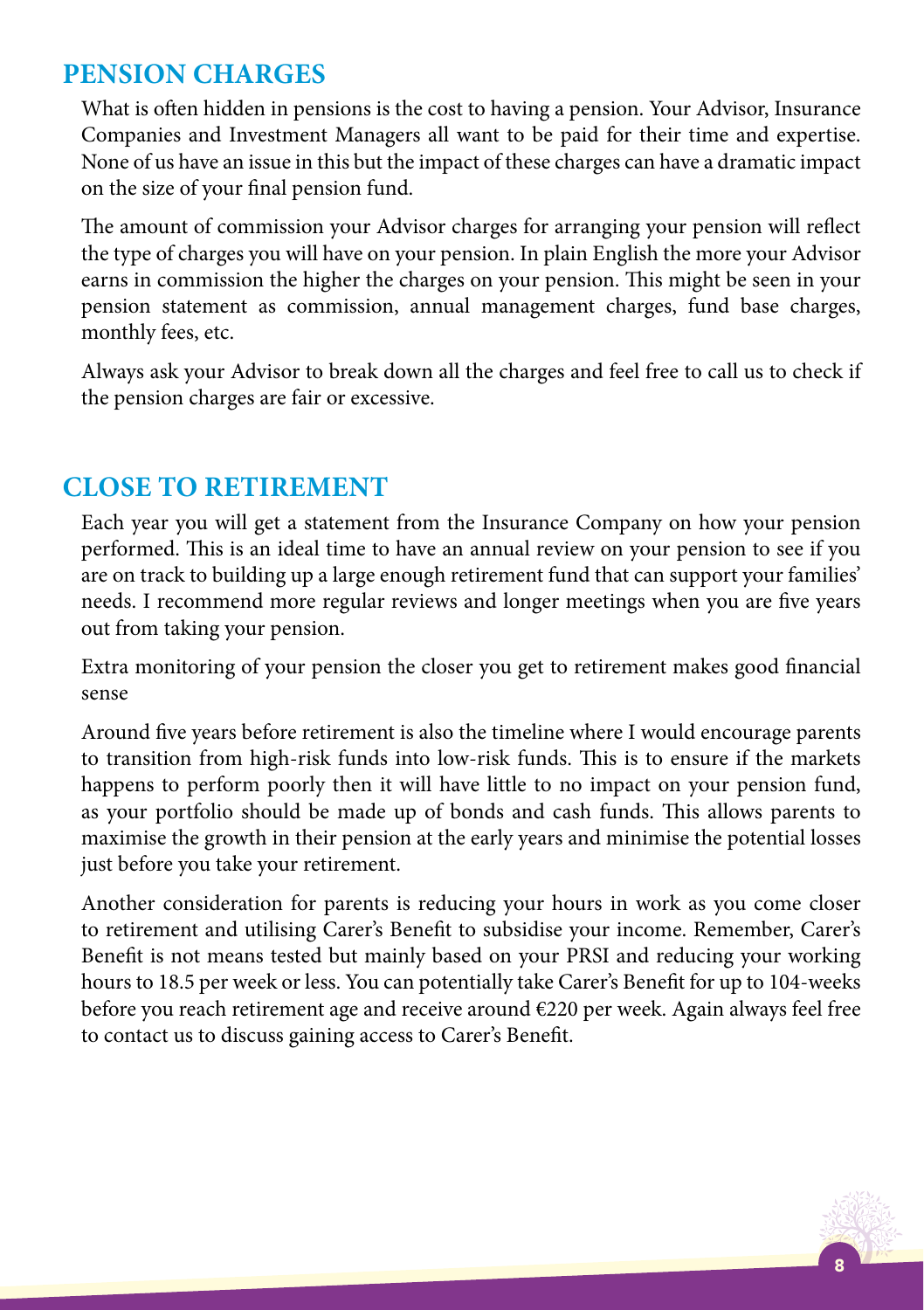### **TIME TO RETIRE**

In general, you can start to take your pension at any time between ages 60 and 75. There are some exceptions for retiring earlier than 60 such as ill health, but the earlier you take your pension benefits the less you will receive per year. When you retire, you can take the fund you have built up in a number of ways.

#### **RETIREMENT LUMP SUM**

When you come to retirement age then the first thing you are able to do is take up to 25% of the value of your fund as a lump sum at retirement. Currently, up to  $\epsilon$ 200,000 can be taken tax free. Normally when parents retire they will maximise their lump sum, this makes logic sense and they can put the money into their bank account. This should really help set you up for retirement by allowing you to clear any debts you have so that in retirement you should be financial free.

When you are a parent of a child with additional needs then this might not work for you. If your family are in receipt of any means-tested payments such as Carers Allowance, then taking the maximum lump sum and putting it into your bank account might not work for your situation. Any assets such as money will form part of your means when you are in receipt of entitlements or intend to apply for means-tested entitlements. It might set your family back financially and cost you more money in the long run.



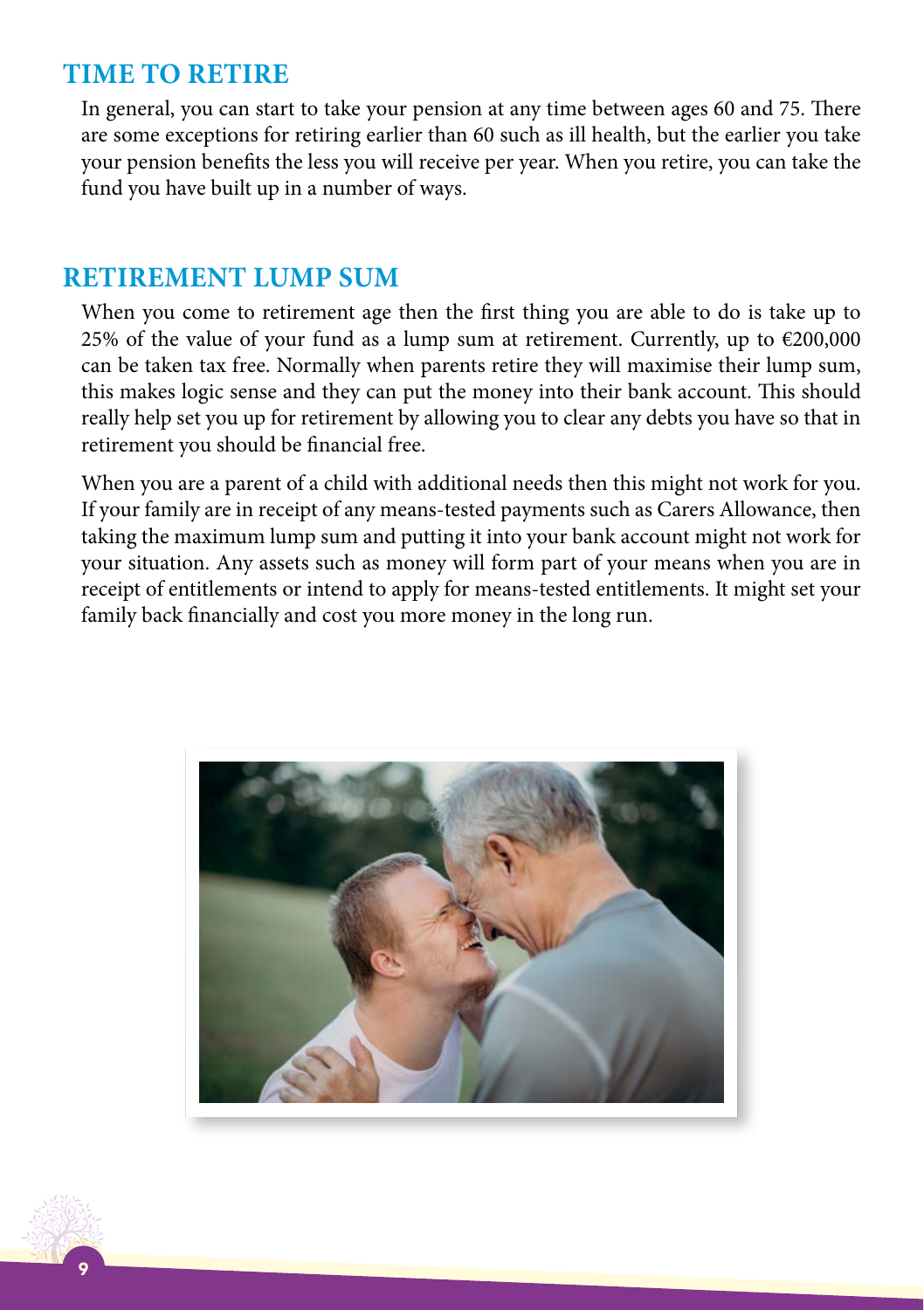# **AFTER TAKING YOUR LUMP SUM**

Once you have figured out if you are taking your full 25% lump sum or not then you potentially have three options to choose from with the remaining fund.

#### **Option 1**

You can use your entire fund to buy a pension *(also known as an annuity)*, which provides a regular secure income paid for the rest of your life. This is a straight forward option with no hidden future surprises. You don't have to worry about future stock market performance or have to make complex financial decision each year as you get older.

#### **Option 2**

You could invest your pension fund in an Approved Retirement Fund *(ARF)* which allows you to invest your fund as you see fit and draw down an income on either a regular or ad-hoc basis. This is a more riskier option than the annuity and lots of Financial Advisors encourage parents to go down this road. It will suit some parents, but just be aware that your Advisor will earn more commission, so buyer beware: is the advice really in your best interest.

If you take the second option of Approved Retirement Fund then you also run the risk of burning through your pension pot if you live long into retirement. On the flip side to this if you die and you haven't really used up the pension fund, then it can be passed on to your family but there will be tax implications.

#### **Option 3**

You can take your remaining fund as a taxable lump sum, subject to taxation at your marginal rate. Most parents rarely would benefit from this option unless they only had a small pension and taking the lump sum didn't trigger a tax bill.

### **PENSIONS & TAX**

Very strict tax laws apply to all pensions as you fund your retirement and on how you draw your pension down in retirement. On a positive note, most parents don't pay any tax on their modest pensions, as the Government allow parents over 65 to earn  $\epsilon$ 18,000 per year without paying any tax and this doubles up to  $\epsilon$ 36,000 for couples. This would mean that if you are a couple over the age of 65 your pension and earned income is below the  $\epsilon$ 36,000 each year then you wouldn't pay any tax at all.

### **DEATH & PENSIONS**

If you die before any benefits have been taken, the pension fund may pass in its entirety to your estate free of income tax. Inheritance tax rules will apply in the normal way but again remember, there is no inheritance tax between spouses.

If you retire and you then should die after you have taken your pension benefits, different rules will apply, depending on how you took your pension in the first place. There are even options available to parents at retirement to ensure their pension continues for their spouse when they pass away.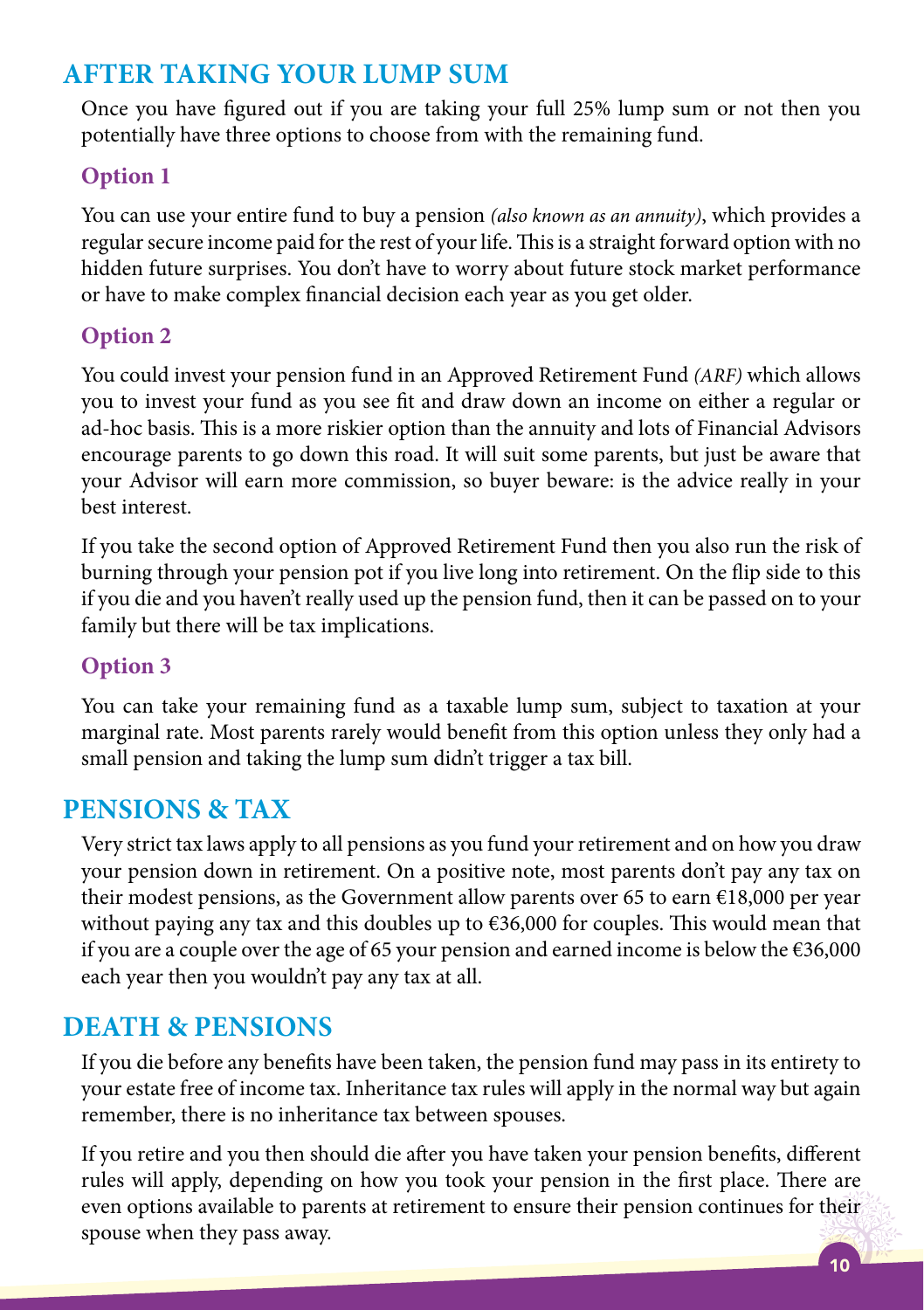### **CARERS & PENSIONS**

Not all full-time stay-at-home Carers should take out a private pension. The reason I say this is that if you don't have income from work then it is highly likely that you will have little to no tax liability. As I mentioned earlier, if you are not paying tax then you will get very little financial benefit in having a pension.

It might make more financial sense for your spouse to increase their contribution to their pension, as if they were paying for two. I encourage at least one of the parents to build up a large pension pot through their working career and maximise their tax relief. It is so important that you have built up enough of a fund to enable you to have choices at retirement. This is easier said than done as it takes a great deal of investment into have a worthwhile pension.

#### **ENTITLEMENTS & PENSIONS**

Parent are pleasantly surprised when they retire to find out that because they are now in receipt of a pension which is lower than their salary, they now can access a range of entitlements that were not available to them during their working career. Some of my families might have never received Carer's Allowance due to the income they were receiving during their working career, and now qualify for this payment and other entitlements in retirement.

Parents who qualify for the State Pension can still qualify for Carer's Allowance in retirement. The only downside is that the Department of Social Protection do not allow anyone to qualify for two full social welfare payments. So the parent can end up with the full State Pension and half rate Carer's Allowance.



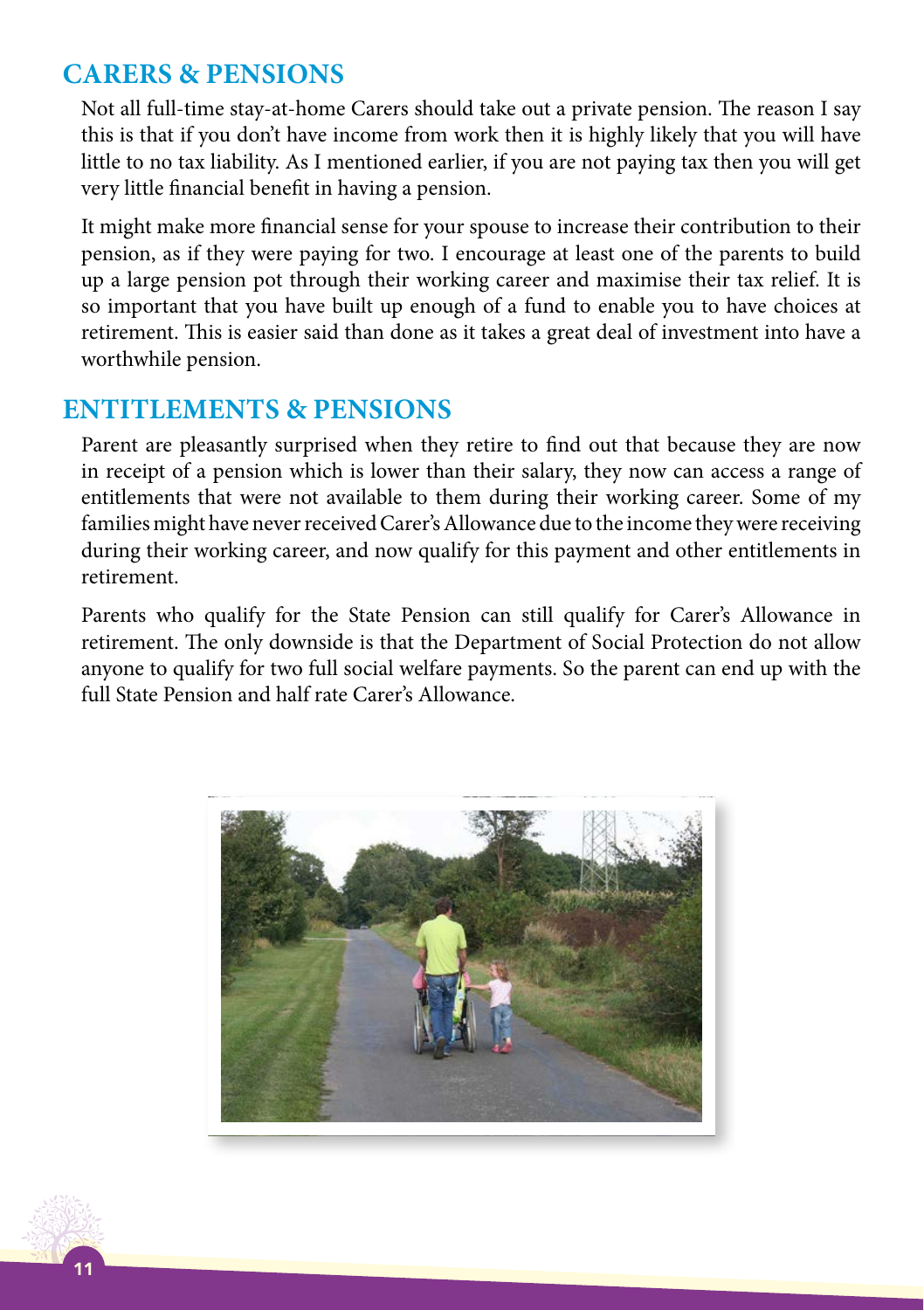# Financial Wellbeing

# **ALLAN'S MOTIVATION**

I felt very compelled to write all I know on pensions for parents. I gained my pension qualifications in 2007 and I am regulated by the Central Bank of Ireland to advise parents on pensions.

I don't personally arrange pension for parents as I couldn't live with myself if I thought a parent with a child with additional needs took out a pension through me and the stock markets performed poorly and they lost money. I would find it very hard to sleep at night with that type of worry so I don't set up any pensions.

I see my role as being a source of independent advice that parents can always trust, as they know I don't have any hidden agenda. My sole aim is to help parents of children with additional needs make the best financial decisions for their family.

# **A PERSONAL NOTE FROM DOLORES**

When it comes to financial stuff then I normally just switch off as much as I can, as it's not my forte. I find it quite difficult to understand and as my mind is just full of other stuff, I've never read the small print. Having a pension was never something I ever thought about. It was always a future worry not a "here and now" worry but as I get closer to retirement age it got me thinking.

As you know, being a Carer takes up nearly 100% of your time. My main focus was getting David the best therapists and treatment and just dealing with everyday challenges. In hindsight maybe just setting aside a small bit of head space to understand pensions or other financial areas would have benefited me in the long term.

I now encourage all Carers to take more control and even more so when it comes to their retirement.

Remember, it is your pension too. Just because the direct debit might be coming from your spouse's wage slip, don't for a second just think that is their thing.

I suggest when a pension review is happening or the documents come in the post then read it thoroughly. If you don't understand it then get the Advisor to explain it in plain English. Don't just rely on other people to make all the right choices and be more the driver of your life. Find out if you should start a pension or if your spouse's pension will be enough to allow you to keep being a Carer in later life.

You don't want to reach retirement age and then realise that you have no access to a pension because you dedicated your life to being a Carer. Hopefully with the right pension you, your spouse and your beautiful son or daughter will have a more enhanced life in retirement.

All Carers deserve to have some element of comfort as we get older.

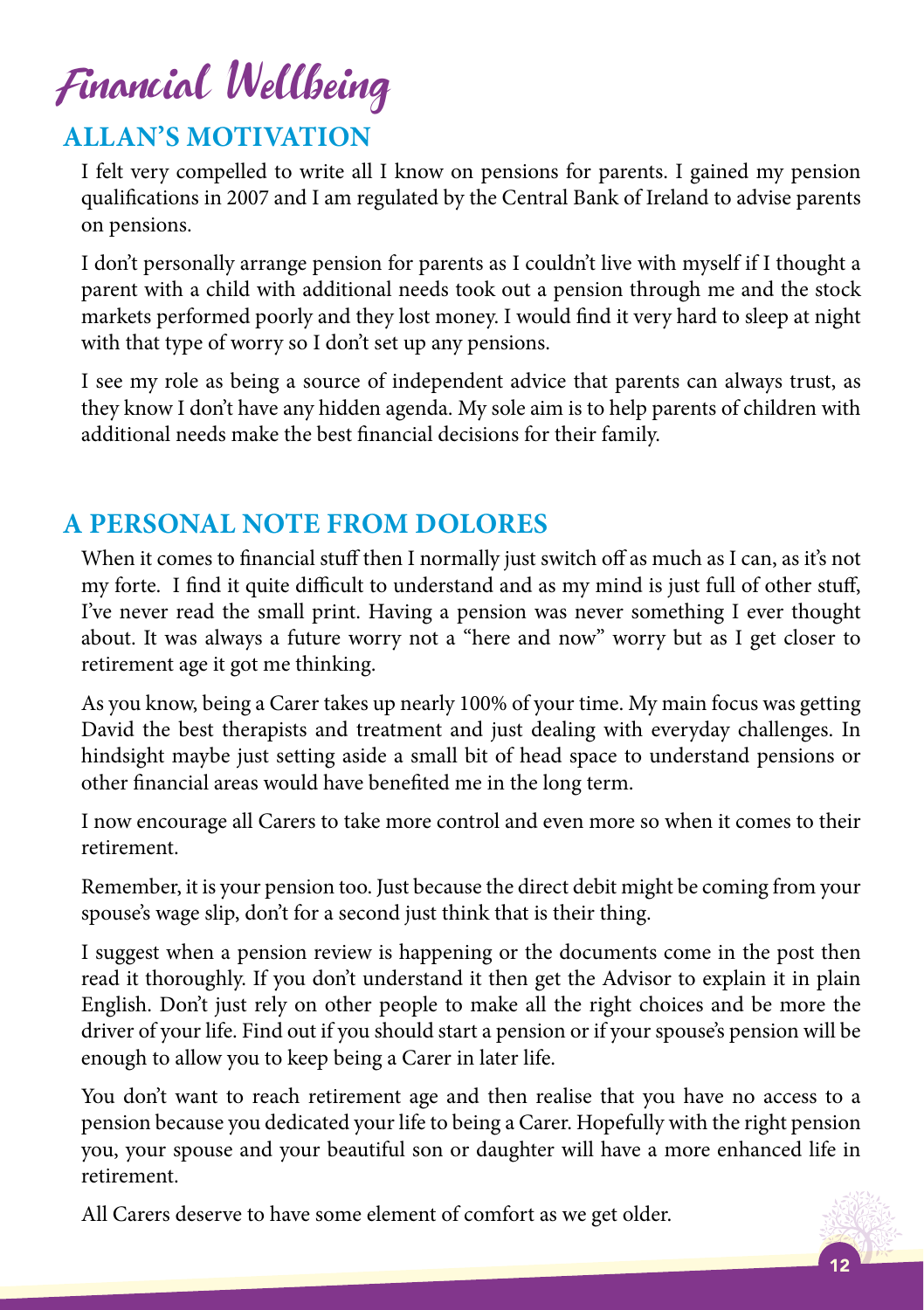# About the Authors

# **DOLORES CROWLEY'S STORY**

I have 3 children, David aged 25 and twins, Sean & Kate who are 21. David was born prematurely at 28 weeks and weighed in at just under 2lbs. As we were both in intensive care at different hospitals, I did not hold him until he was nearly 3 weeks old. He had suffered from a brain haemorrhage and his lungs had collapsed. His skin was transparent, he was not able to take a bottle, he had lost weight and was on a machine to help him breathe. Yet, when I eventually got to hold him, I thought he was the most beautiful baby I had ever seen in my life. My only wish was for him to breathe, as I held him. It didn't matter what the consultants/nurses/doctors told me, I just needed him to live.

I love David as I do all my children, but I have greater concerns for his future. I am involved in Financial Wellbeing because I feel I can understand parents, having been a Carer for my mum for over 30-years and now for David. I want to be there to give parents the knowledge that I have attained as a Carer.

#### **DAVID CROWLEY'S STORY**

I started working with Financial Wellbeing in October 2014. I ask people to sign up to our free monthly newsletter and get the names and the email address of the people we meet at different events. I add these names to the database and I proof read our newsletter to check for any spelling mistakes.

I attend all the workshops and I do the opening and closing formalities. I also organise the sat-nav so we can find the venues and I prepare the room for the workshop. I like to wear my Financial Wellbeing t-shirt. I like to go for a cup of tea with Allan and Dolores and discuss how the workshops went. I write articles about different things that I find interesting, I hope everyone likes these.

### **ALLAN CUTHBERT'S STORY**

I am married to Lisa and we have two children, Zara is 17 and Ryan is 16. My niece Laura was born in 2000 with Down Syndrome and this was our family's first introduction into the special needs world. It was not until years later that I realised the financial pressures that is put on a family with a child who has additional needs. It shocked me how difficult it was for my brother Pierce, and other parents, to gather information and professional advice, not only on finance but on lots of aspects of their child's care.

That was when I decided that I wanted to make a difference. I founded Financial Wellbeing in 2008, a company dedicated to Special Needs Trust Planning. It gives me great joy to help ease the financial worries of parents who are raising a child with additional needs. This is my way of helping parents who are constantly faced with difficult choices and challenges. I hope this booklet motivates you into creating a brighter and more secure future for your child.

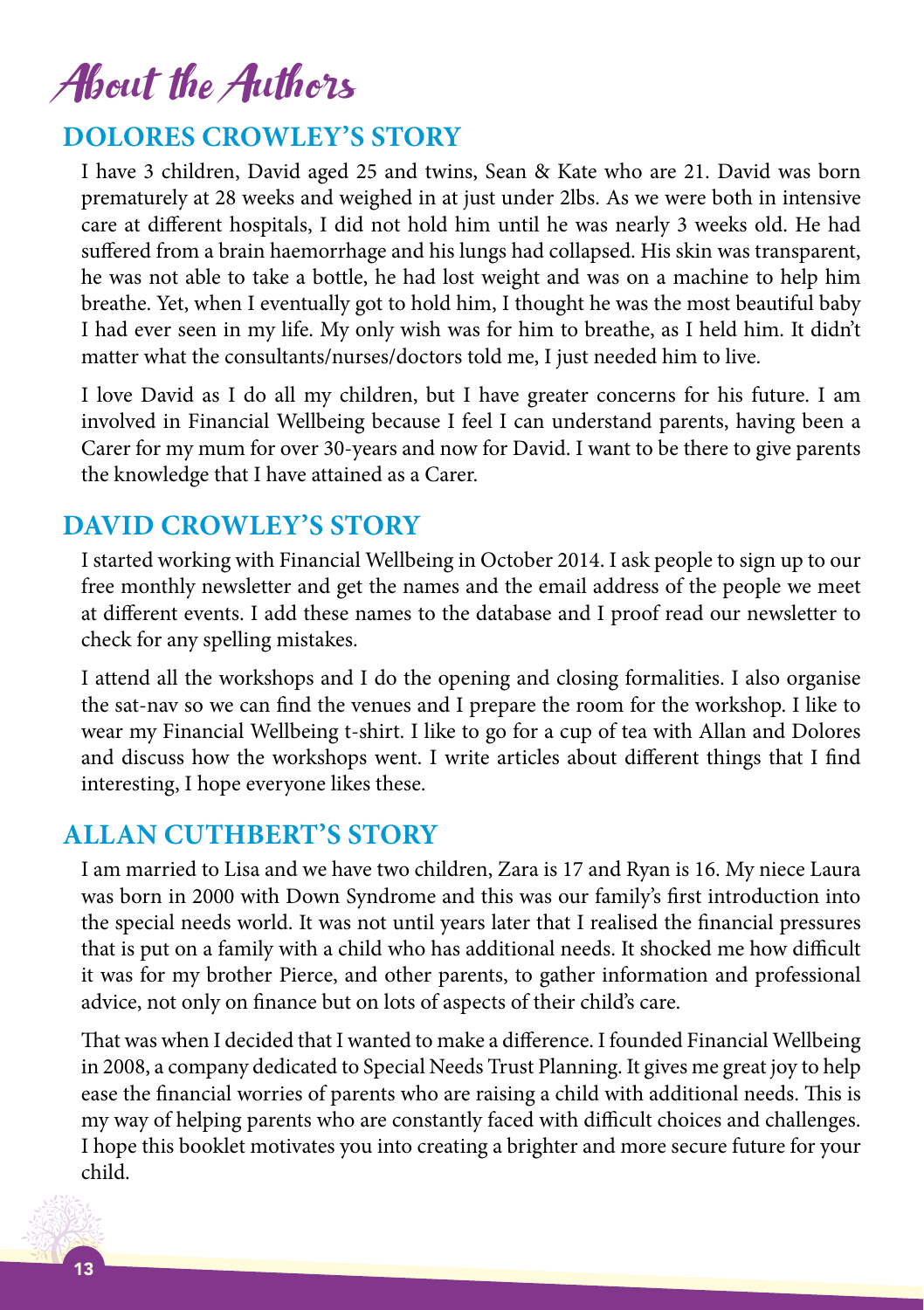# **YOUR CHILD'S FINANCIAL FUTURE IS SECURE IN OUR HANDS**

We hope that this booklet will help parents to make better decisions when it comes to planning for their retirement. Please understand there are lots of other aspects that we haven't been able to cover here.

Feel free to contact us when you have a change in your circumstances, especially if you are planning to retire. We are constantly helping parents navigate this difficult time with so much complicated financial information to deal with. We can be on your side as you deal with the Department of Social Protection, Financial Advisors and Insurance Companies, to ensure you make the right decision for your family. We can be that extra source of information so you can make the right decisions that will have a positive impact on your family's future financial security.

*Financial Wellbeing has made every effort to ensure the accuracy of the information it supplies, it will not take responsibility for any information which may be incorrect. Readers are advised to consult their solicitor, accountant and professional advisors before taking any steps on foot of information provided. This booklet is intended as a general guide and should not be regarded as a substitute for professional advice.*